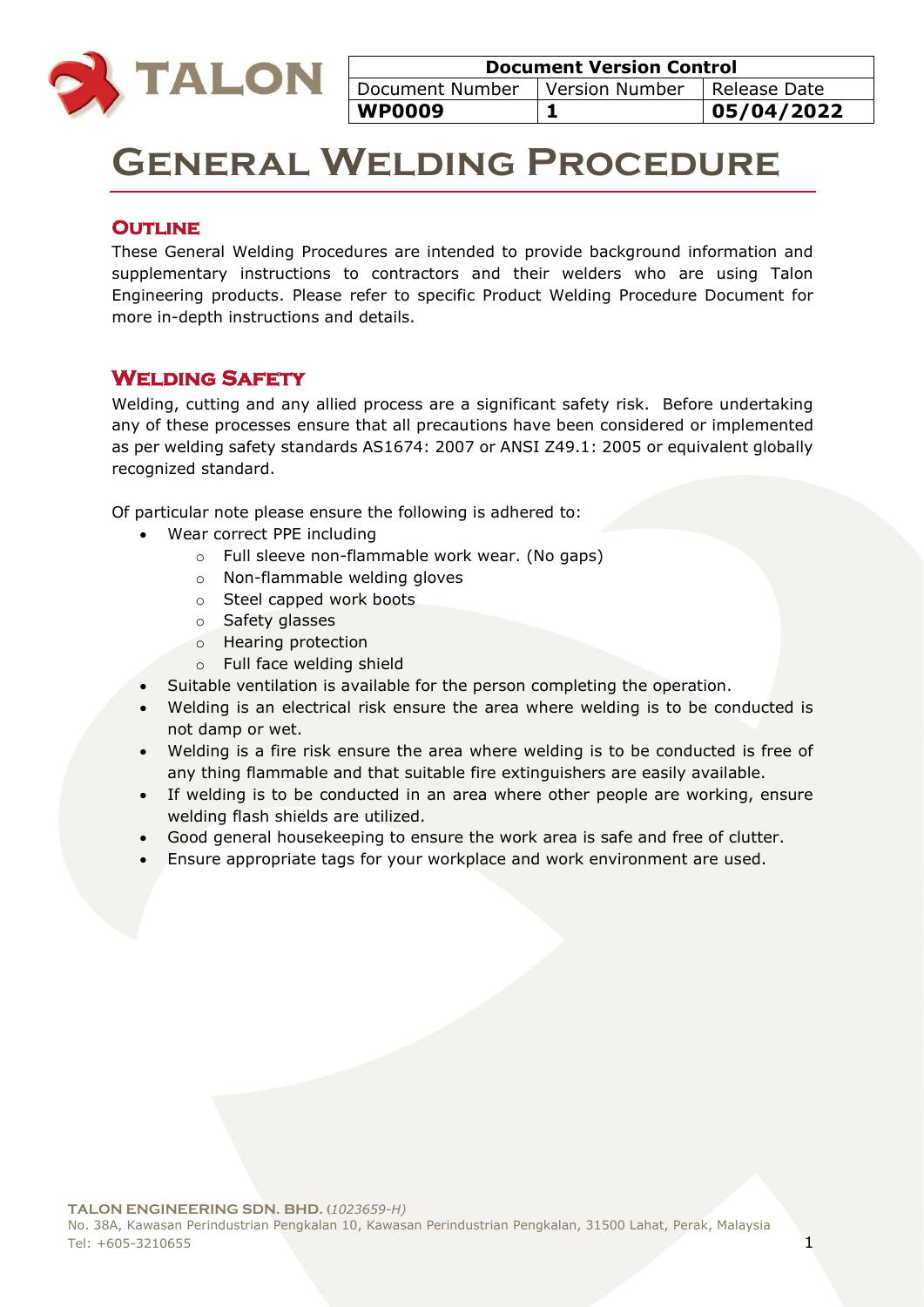

| <b>Document Version Control</b>  |  |              |
|----------------------------------|--|--------------|
| Document Number   Version Number |  | Release Date |
| <b>WP0009</b>                    |  | 05/04/2022   |

## **Welding Process and Preheat Notice**



Please ensure that you follow the Thermal Treatment (Preheat) procedure stated in this welding procedure. Preheat of the weld area prior to commencing welding will help ensure weld quality, reduce the occurrence of cracking and other problems that can result in costly rework. The weld area must be heated to 150°C, measured at least 100mm / 4" away from and either side of the weld joint and maintained between 150°C and 250°C throughout the welding process.

The warranty may be void on Talon Weld-On components if the specified process is not followed correctly.

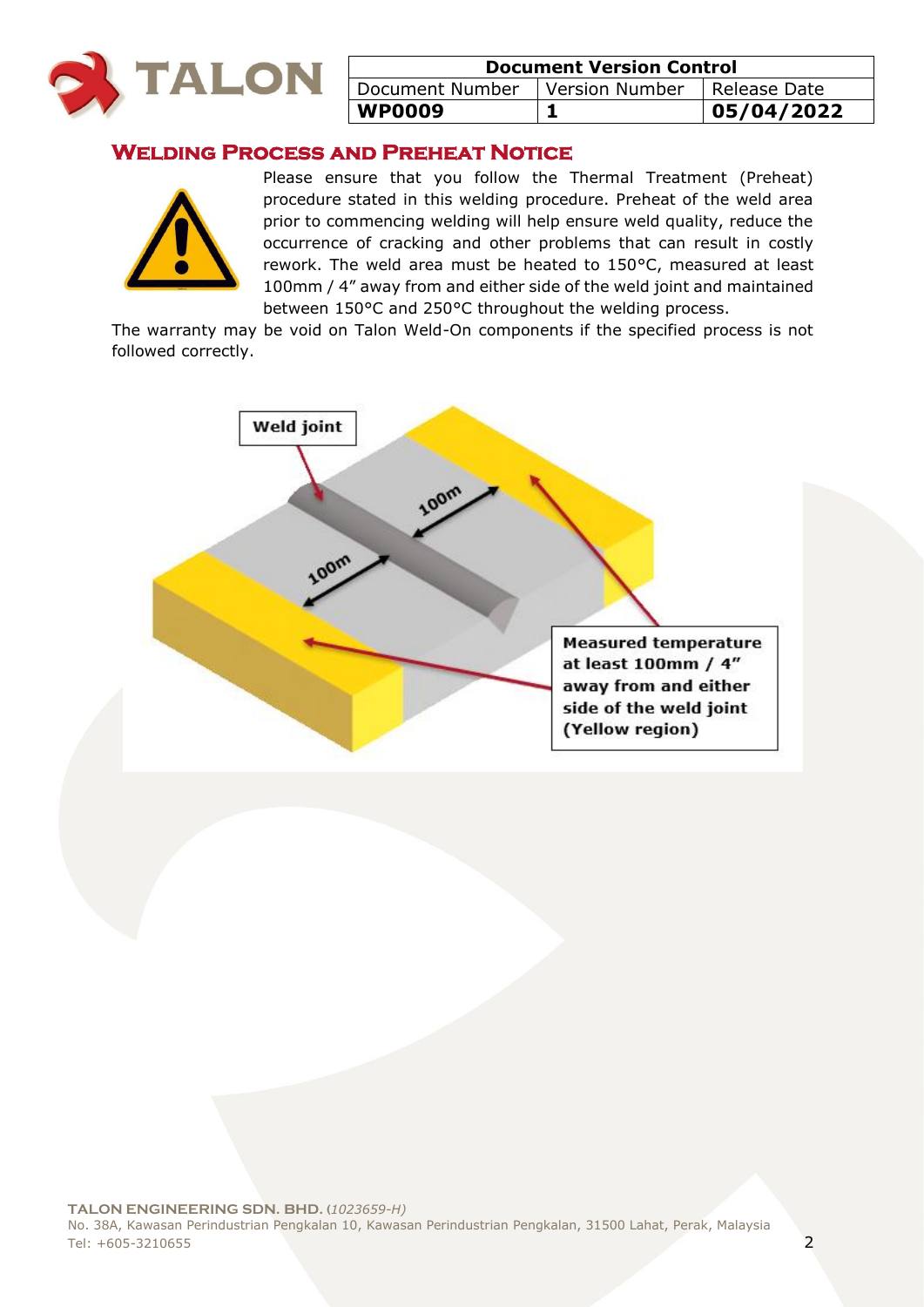

| <b>Document Version Control</b>  |  |              |
|----------------------------------|--|--------------|
| Document Number   Version Number |  | Release Date |
| <b>WP0009</b>                    |  | 105/04/2022  |

# **Talon Welding Setup**

#### **Weld Preparation**

The surfaces to be welded must be good and free from scale, grease, paint, water, or any other contaminants. The heat from welding breaks down any hydrocarbons and moisture in the area and releases hydrogen. The hydrogen along with any remaining particulate matter can be absorbed in the weld and result in cracking, porosity, and inclusions.

Preparation of the weld surfaces may be achieved by sand blasting, shot blasting, grinding, sanding, air carbon arc gouging, or a combination of any these processes. Should the air carbon arc gouging process be used, finish the surface by grinding to remove all carbon slag. Following any of these preparation processes ensure any dust or particulate matter is removed from the weld area to prevent porosity and inclusions.

#### **Welding Process**

Welding may be completed by any of the following processes:

- Gas Metal Arc Welding (GMAW)
- Flux-cored Arc Welding (FCAW)

A combination of GMAW or FCAW can be utilised.

| <b>Process</b> | <b>AWS</b>                     | AS/NZS                      | <b>ISO</b> | <b>Shielding Gas</b>                                    | <b>Polarity</b> |
|----------------|--------------------------------|-----------------------------|------------|---------------------------------------------------------|-----------------|
| <b>GMAW</b>    | <b>AWS A5.18</b><br>ER70S-4    | 2717.1:<br>ES4-GC/M-W503AH  |            | 100% CO2<br>$Ar + 10 - 15\%$ CO2<br>Ar + 15-25%CO2      | $DC+$           |
| <b>GMAW</b>    | <b>AWS A5.18</b><br>ER70S-6    | 2717.1:<br>ES6-GC/M-W503AH  |            | 100% CO2<br>$Ar + 10 - 15\%$ CO2<br>$Ar + 15 - 25\%CO2$ | $DC+$           |
| <b>FCAW-G</b>  | AWS A5.20<br>E71T-1 H8         | 17632-B: T49 2 T1 1 CAU H10 |            | 100% CO <sub>2</sub><br>Ar + 20-25%CO2                  | $DC+$           |
| <b>FCAW-G</b>  | <b>AWS A5.18</b><br>E70C-6M H4 | 17632-B: T49 4 T15 0 MAU H5 |            | Ar + 20-25%CO2                                          | $DC+/-$         |
| <b>FCAW-S</b>  | <b>AWS A5.20</b><br>E70T-7     | 17632-B: T49 Z T7 0 NA      |            | <b>NR</b>                                               | DC-             |
| <b>FCAW-S</b>  | AWS A5.20<br>E71T-8            | 17632-B: T49 3 T8-1NA-H15   |            | N <sub>R</sub>                                          | DC-             |

The following table details **recommended** reference consumables:

#### **Electrical Parameters**

The person completing the weld should refer to the manufacturer's specifications to determine the optimal settings to complete the weld. Actual voltage, welding current and Electrode Stick Out (E.S.O.) used will depend on machine characteristics, plate thickness, run size, shielding gas and operator technique etc.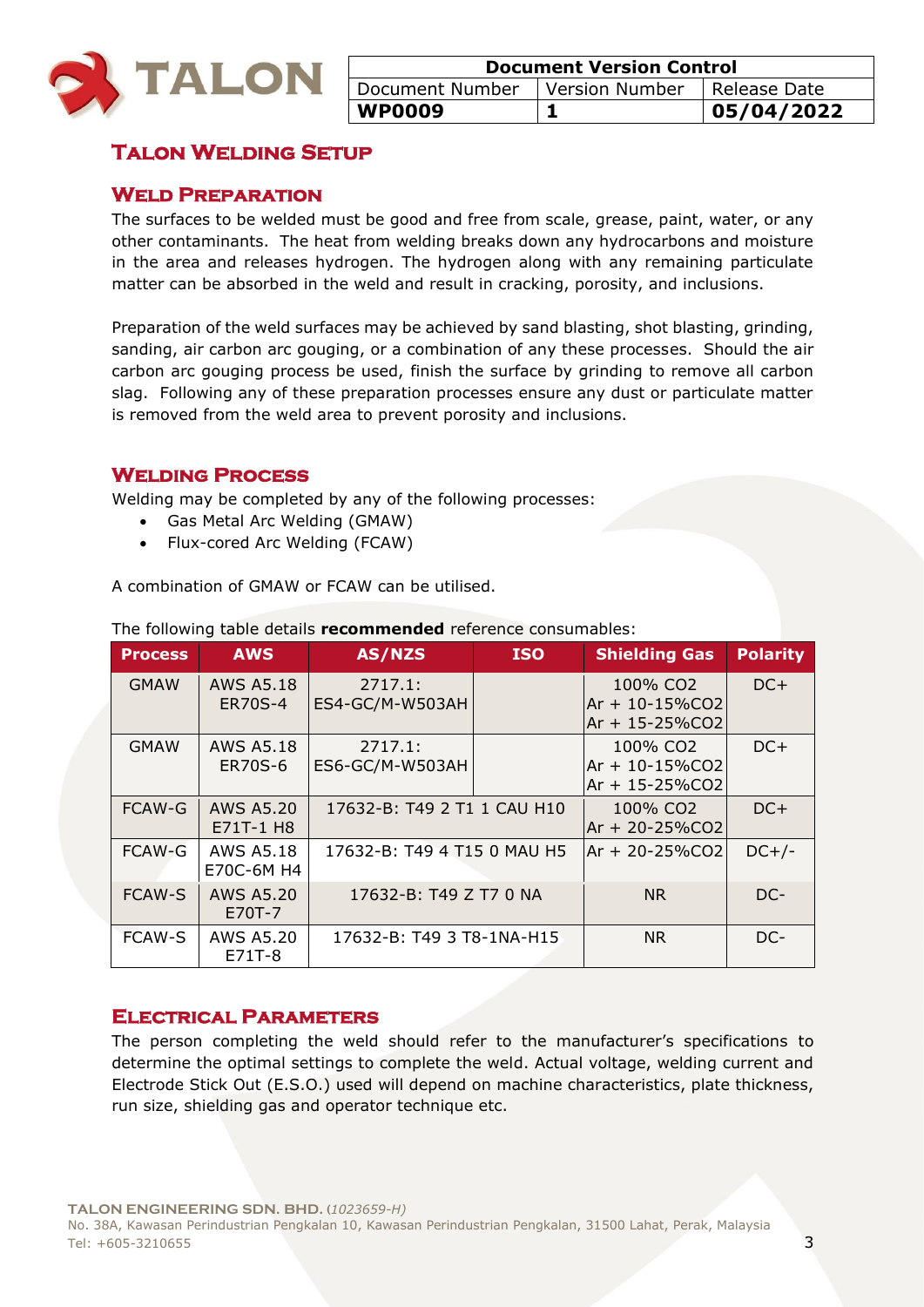

| <b>Document Version Control</b>                 |  |            |
|-------------------------------------------------|--|------------|
| Document Number   Version Number   Release Date |  |            |
| <b>WP0009</b>                                   |  | 05/04/2022 |

#### **Thermal Treatment**

It is important to preheat the work piece prior to commencing welding and ensure the components are maintained within the acceptable interpass temperature range during welding. Preheat is the heating of a work piece prior to being welded, flame cut, or air carbon arc gouged. Heat can be applied though several methods such as propane or butane gas flame burners or torches and magnetic induction.

As welding, flame cutting and air carbon arc gouging use a high temperature heat source to melt the base metal, a high temperature in a small localized area is created along with a large temperature differential to the rest of the work piece. This causes high stresses, hardened areas, deformation, and a very small area for hydrogen gases to be released from the steel. Preheat reduces the temperature differential and so lowers the risk of weld cracking, maximum hardness of the heat affected zone, lessens distortion, and releases hydrogen from the steel prior to welding.

Maintaining the correct interpass temperature is important to hold the reduced temperature differential gained from preheating and to ensure the work piece does not get too hot. Allowing the steel to become too hot will temper the steel and soften it, reducing its hard-wearing properties.

When preheating with burners and torches it is most effective to heat the work piece from below. This allows the heat to soak up though the body of the work piece. Using insulating heat blankets on the topside of the work piece will improve and speed up the process, allowing the dispersion and retention of the heat that has been input.

Temperature should be measured using an infrared thermometer or temperature indicating crayon at least 100mm / 4" away from and either side of the weld joint. Best practice is to measure the temperature on the top side as heat is applied to the bottom side, this will ensure a complete preheat though the thickness of the work piece. Prior to any welding, flame cutting and air carbon arc gouging on Talon components and steel bodies the following preheat and interpass temperatures must be reached and maintained.

| <b>Material</b>                                                               | <b>Thickness</b>                         | <b>Min Preheat</b><br>Temp          | <b>Max Interpass</b><br><b>Temp</b> |
|-------------------------------------------------------------------------------|------------------------------------------|-------------------------------------|-------------------------------------|
| Talon GET Castings                                                            | All Weld-on Castings                     | $1150^{\circ}$ C / 300 $^{\circ}$ F | $ 260^{\circ}$ C / 500°F            |
| <b>ASTM A514 Steels</b>                                                       | Greater than 63mm / 2-1/2" 120°C / 250°F |                                     | $[260^{\circ}C / 500^{\circ}F]$     |
| 400-450 BHN Abrasion Resistant Steel Greater than 63mm / 2-1/2" 150°C / 300°F |                                          |                                     | 260°C / 500°F                       |

**Notes:** 

- If the ambient humidity is high and or the temperature is below  $4^{\circ}C$  /  $40^{\circ}F$ , the tabulated thermal treatment temperature should be increased by 27°C / 80°F. At no time should any material type or thickness be welded when the temperature of the steel is at or below  $4^{\circ}C$  /  $40^{\circ}F$ . This includes tack or spot welds or any allied process. Preheat must be applied as specified.
- All material within 100mm / 4" of the weld zone must be within the specified temperature.
- Cool weld slowly, for a minimum of 8 hours, utilising thermal blankets. Do not allow drafts or cool ambient temperatures to cool the parts or assembly. Cool down rate should not exceed 55°C / 130°F, per hour.
- If the ambient temperature is at or below  $4^{\circ}C/40^{\circ}F$  the part must be covered with a thermal blanket to insure the cool down rate above. Alternatively, the entire part maybe post-heated to 150 - 200°C / 300 - 400°F for four hours and then maybe air cooled.